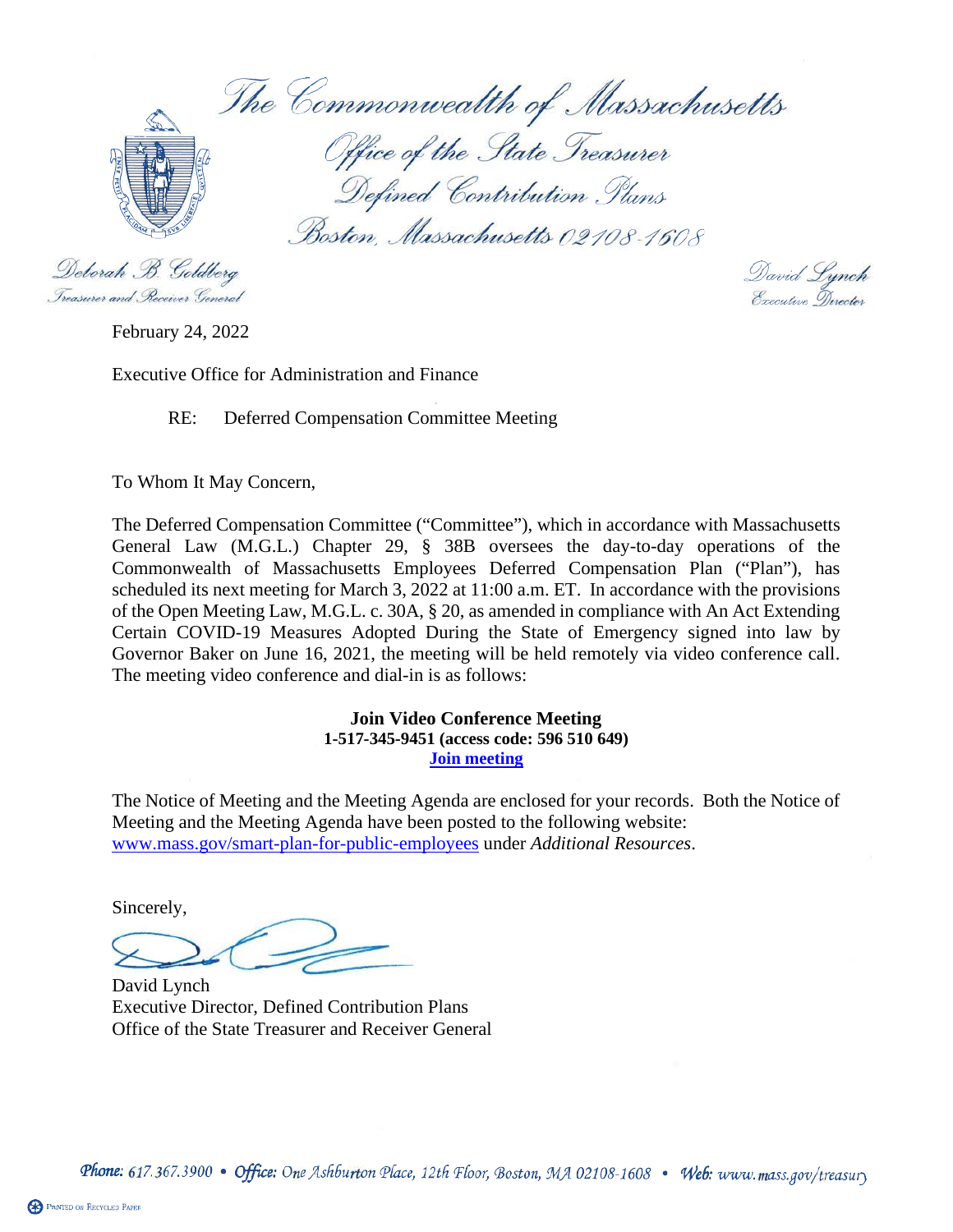The Commonwealth of Massachusetts



Deborah B. Goldberg

Treasurer and Receiver General

Office of the State Treasurer Defined Contribution Plans

Boston, Massachusetts 02108-1608

David Lynch<br>Executive Director

## **NOTICE OF MEETING DEFERRED COMPENSATION COMMITTEE**

In accordance with §§18-25 of Chapter 30A of the Massachusetts General Laws, as amended in compliance with An Act Extending Certain COVID-19 Measures Adopted During the State of Emergency signed into law by Governor Baker on June 16, 2021, notice is hereby given of a meeting of the Deferred Compensation Committee to be held remotely at the following time and location:

> **March 3, 2022 11:00 a.m.**

**Join Video Conference Meeting Virtual 1-517-345-9451 (access code: 596 510 649) [Join meeting](https://aon.webex.com/join/sue.sinclair)**

(Agenda Items expected to be discussed are attached)

*Note:* Remote meeting participants should contact Sue Sinclair, Senior Consultant, Aon, at (347) 541 0061 or sue sinclair@aon.com if there are any difficulties accessing the meeting conference call line.